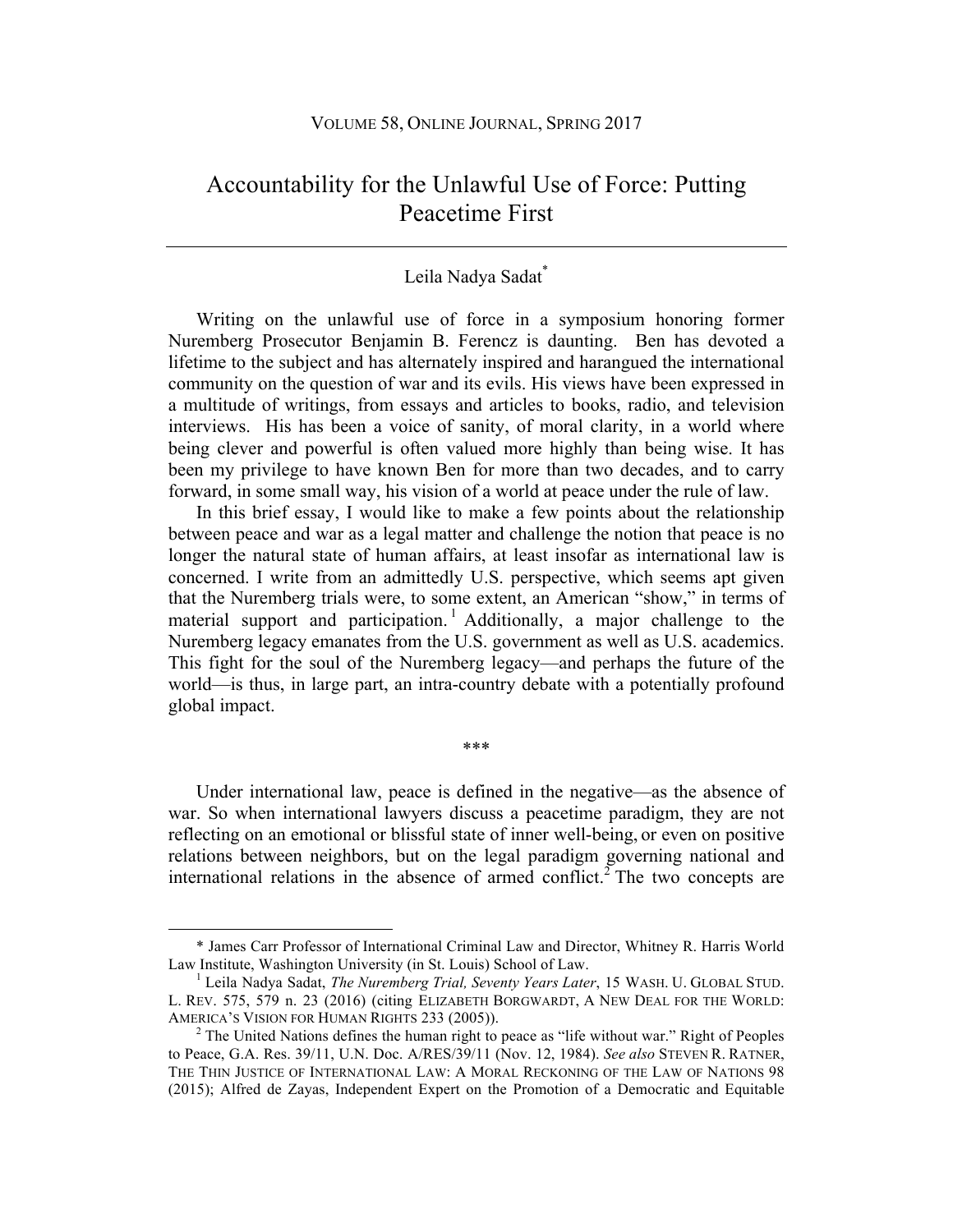related: peace (in the international law sense) leads to stability, which in turn may permit individuals to experience "life, liberty and the pursuit of happiness" or even "[a] state of public tranquility; freedom from civil disturbance or hostility."<sup>3</sup> It is thus unsurprising that the traditional approach of public international law even during an era in which war was considered lawful—has treated peace as the rule, with special legal regimes governing armed conflict as the exception. This is evidenced in treatises like Lassa Oppenheim's, which divided the world of international law in two: Peace (volume I) and War and Neutrality (volume II), $4$ and in the requirement that there be an "armed conflict," for international humanitarian law to apply.

Crimes against peace were one of the three charges leveled against the Nazis at Nuremberg. This charge was defined as the "planning, preparation, initiation or waging of a war of aggression or a war in violation of international treaties, agreements or assurances . . . ."<sup>5</sup> Although there had initially been fierce internal debate in the United States as to whether the Nazis should be tried for aggressive war,<sup>6</sup> ultimately the U.S. prosecutorial team, led by Supreme Court Justice Robert H. Jackson, vigorously pursued the Nazis for crimes against peace, arguing that the aggressive war itself was "the crime which comprehends all lesser crimes . . . ."<sup>7</sup> The International Military Tribunal agreed, famously opining that aggression "is not only an international crime; it is the supreme international crime differing only from other war crimes in that it contains within itself the accumulated evil of the whole."<sup>8</sup> That pronouncement was enshrined in article  $2(4)$  of the U.N. Charter, not as a matter of criminal law, but as a fundamental—indeed, peremptory—norm of international law binding on all states.<sup>9</sup>

Yet defining aggression either as a matter of state or individual responsibility—and ensuring its prohibition—has turned out to be difficult. The ambivalence that plagued the drafting of the Nuremberg Charter continued to bedevil international efforts to definitively prohibit the unlawful use of force. The International Law Commission, charged with developing a draft code of crimes,

*Became the "Supreme International Crime", in* THE INTERNATIONAL CRIMINAL COURT AND THE CRIME OF AGGRESSION 17, 25–26 (Mauro Politi & Giuseppe Nesi, eds., 2004).

<sup>&</sup>lt;u> 1989 - Johann Stein, marwolaethau a bhann an chomhair an chomhair an chomhair an chomhair an chomhair an chom</u> International Order, United Nations Human Rights Council, Opinion on Occasion of the First Session of the Open-Ended Working Group on the Right to Peace (Feb. 14, 2013).<br><sup>3</sup> Peace, BLACK's LAW DICTIONARY 1244 (9th ed. 2009).<br><sup>4</sup> Oppenheim's classic treatise on international law, divided into two volumes (the fir

dealing with peace and the second with war), reflects this distinction. *See* 1 OPPENHEIM'S INTERNATIONAL LAW (Robert Jennings & Arthur Watts eds., 9th ed. 1996); 2 OPPENHEIM'S INTERNATIONAL LAW (H. Lauterpacht, ed., 7th ed. 1952).<br><sup>5</sup> Charter of the International Military Tribunal art. 6, Annex to the Agreement for the

Prosecution and Punishment of the Major War Criminals of the European Axis, Aug. 8, 1945, 82 U.N.T.S. 279. 6 William Schabas, *Origins of the Criminalization of Aggression: How Crimes Against Peace* 

 $^7$  TELFORD TAYLOR, THE ANATOMY OF THE NUREMBERG TRIALS 54 (1992) (quoting Robert Jackson).<br><sup>8</sup> *International Military Tribunal (Nuremberg), Judgment and Sentences*, 41 AM. J. INT'L L.

<sup>172, 186 (1947).&</sup>lt;br><sup>9</sup> U.N. Charter art. 2, para. 4.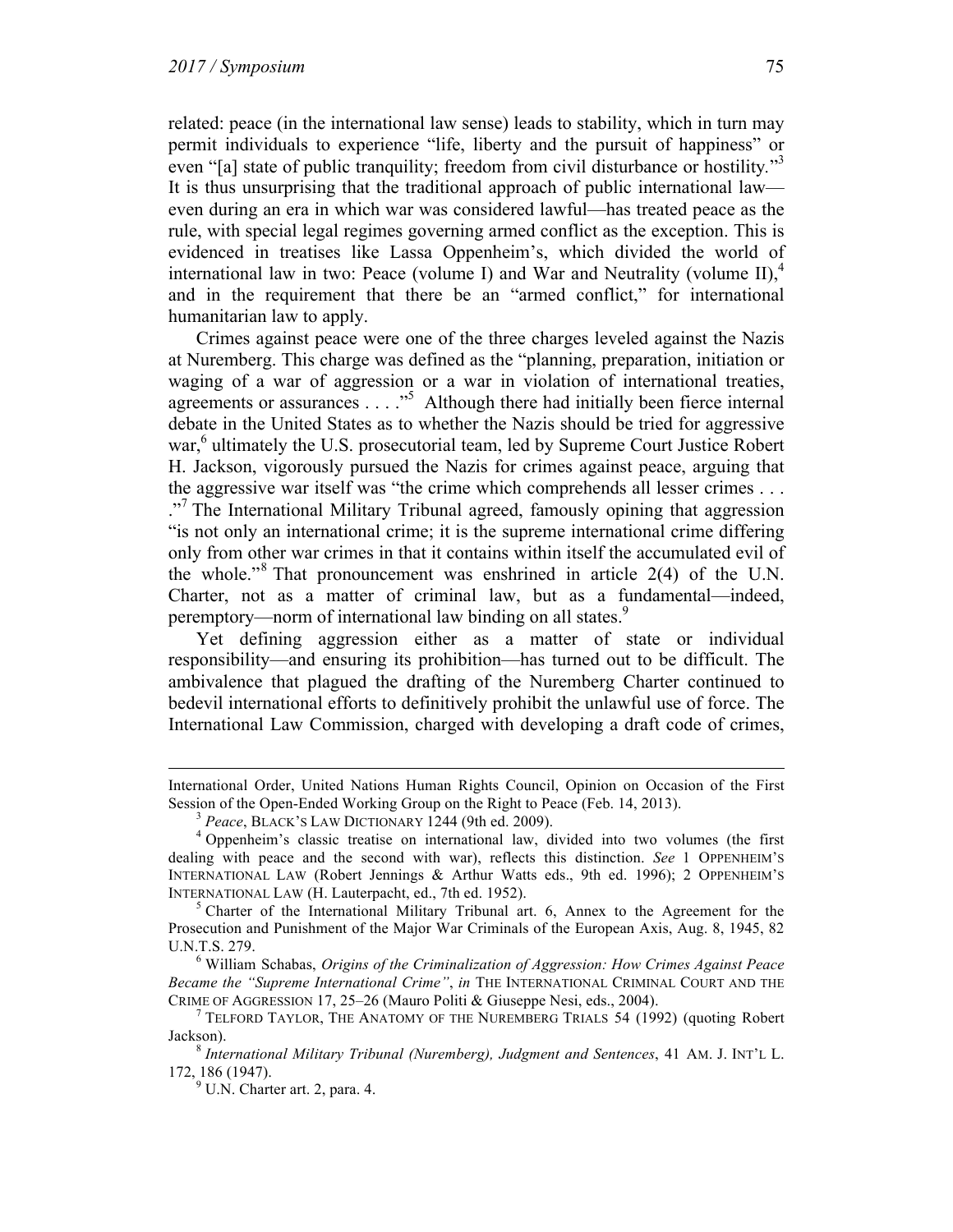struggled for fifty years with the task, only to include the crime of aggression, without definition, in its 1996 Draft Code.<sup>10</sup> The General Assembly fared somewhat better; in 1974, it adopted Resolution 3314, which includes both a general definition of aggression and a list of prohibited acts.<sup>11</sup> The International Court of Justice has occasionally been seized of disputes involving allegations of unlawful uses of force, and there have also been arbitral disputes, fact-finding commissions, human rights adjudications, and even some national legislation (and case law) defining and adjudicating situations involving the unlawful use of force. Many of these are the subject of chapters in the forthcoming volume, *Seeking Accountability for the Unlawful Use of Force*. <sup>12</sup> In spite of the progress made to date, however, enforcing the notion that prohibitions on the unlawful use of force represent *binding legal norms* rather than *political objectives* or even *wishful thinking* has been a constant struggle of the modern era, the Nuremberg trial and judgment notwithstanding.

A case in point, as chronicled by others in this symposium, was the struggle to include the crime of aggression in the Statute of the International Criminal Court (ICC). Aggression was not included in the jurisdiction of the International Criminal Tribunal for the former Yugoslavia, and the fight over its inclusion in the ICC Statute threatened to derail the Rome Conference. <sup>13</sup> Through the perseverance of many, including Ben, and in spite of the fierce opposition of the United States (as well as other nations),  $14$  the ICC Assembly of States Parties adopted amendments to the Rome Statute in Kampala on the crime of aggression that are likely to be "activated" later this year when the Assembly meets in December. These amendments represent an important step forward in achieving accountability for the unlawful use of force, as they define the crime of aggression and give the ICC jurisdiction over it in limited circumstances. Yet because states can opt out of them if they wish, and certain "understandings" were adopted in Kampala that constrain the applicability and enforcement of the aggression amendments, their inclusion in the ICC Statute came with costs as well as benefits. $15$ 

A second example has been the assault on the Nuremberg legacy by states responding to acts of international terrorism.<sup>16</sup> Prominent U.S. scholars writing about the so-called "war on terror" have recently suggested the need to eliminate

<sup>&</sup>lt;sup>10</sup> Draft Code of Crimes Against the Peace and Security of Mankind art. 16, Int'l L. Comm'n, U.N. GAOR, 48th Sess., U.N. Doc.  $A/CN.4/L.532$  (1996).

<sup>&</sup>lt;sup>11</sup> Definition of Aggression, G.A. Res. 3314 (XXIX), 29 U.N. GAOR Supp. No. 31, at 142, U.N. Doc. A/9631 (Dec. 14, 1974).<br><sup>12</sup> SEEKING ACCOUNTABILITY FOR THE UNLAWFUL USE OF FORCE (Leila Nadya Sadat, ed.,

forthcoming 2017). 13 Leila Nadya Sadat & S. Richard Carden, *The New International Criminal Court: An* 

*Uneasy Revolution*, 88 GEO. L. J. 381, 437 (2000).<br><sup>14</sup> *See Harold Hongju Koh & Todd F. Buchwald, <i>The Crime of Aggression: The United States Perspective*, 109 AM. J. INT'L L. 257 (2015).

<sup>&</sup>lt;sup>15</sup> *Id. Perspective, 16* Sadat, *supra* note 1, at 587–90.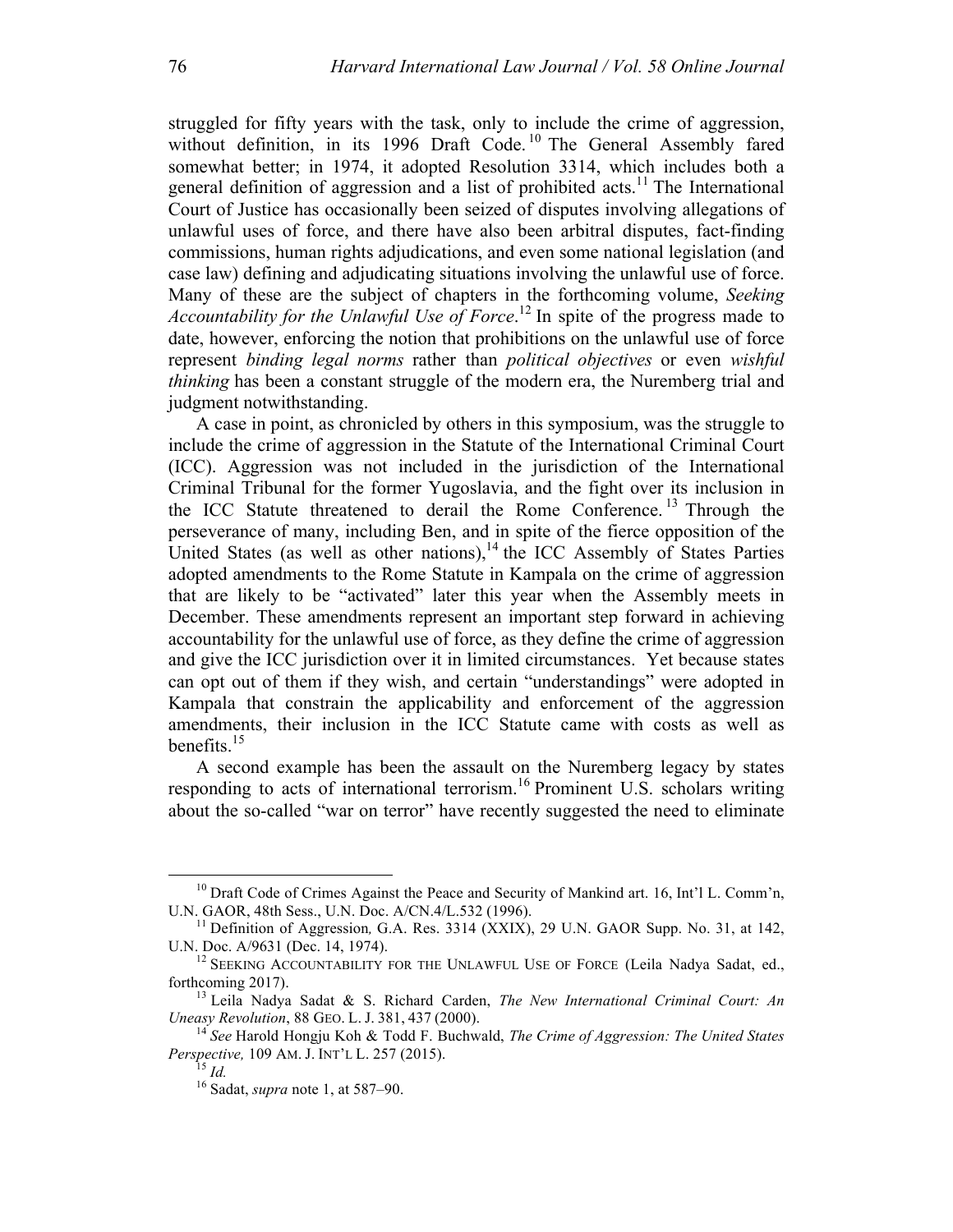the peacetime paradigm in favor of a state of "perpetual war,"<sup>17</sup> on the grounds that this realist approach will lead to greater protections for human rights<sup>18</sup> or a more sensible balance between human rights and the demands of national security.<sup>19</sup> Under this view, the U.S. government can use military force, even in peacetime and outside a theater of war, if a state in which the United States suspects terror activity is deemed "unable or unwilling" to address the threat under a broad understanding of the right to self-defense under article 51 of the U.N. Charter.<sup>20</sup> This has led to the use of drones and targeted killing in the fight against Al-Qaeda, ISIL and other groups, even in highly contested and controverted cases, which may violate *jus ad bellum* and *jus in bello* rules as well as international human rights law.  $21$  Although the slide towards loose understandings of *jus ad bellum* (and *jus in bello*) constraints on American power began in earnest following the September 11 attacks, it continued during the Obama administration, albeit with more self-restraint, $^{22}$  and it appears likely to worsen under the forty-fifth president, who is apparently seeking to reject Obamaera constraints and "open the throttle on using military force," according to recent reports. $^{23}$ 

 <sup>17</sup> *See* Rosa Brooks, *There's No Such Thing as Peacetime*, FOREIGN POL'Y, Mar. 13, 2015, http://foreignpolicy.com/2015/03/13/theres-no-such-thing-as-peacetime-forever-war-terror-civilliberties/. *See also* ROSA BROOKS, HOW EVERYTHING BECAME WAR AND THE MILITARY BECAME EVERYTHING (2016); Monica Hakimi, *International Standards for Detaining Terrorism Suspects:*  Moving Beyond the Armed Conflict-Criminal Divide, 33 YALE J. INT'L L. 369 (2008).<br><sup>18</sup> Brooks, *There's No Such Thing as Peacetime*, *supra* note 17.<br><sup>19</sup> Id. Brooks refers to the "war on terror" in her writings, a phrase

Bush administration but subsequently abandoned by it, and that was also not favored by the Obama Administration, which preferred the moniker "countering violent extremism." *See, e.g.*, President Barack Obama, Remarks at the Leaders' Summit on Countering ISIL and Violent Extremism at the United Nations Headquarters (Sept. 29, 2015), https://obamawhitehouse.archives.gov/the-press-office/2015/09/29/remarks-president-obamaleaders-summit-countering-isil-and-violent.<br><sup>20</sup> Brian J. Egan, State Department Legal Advisor, Keynote Address at the 110th ASIL

Annual Meeting: International Law, Legal Diplomacy, and the Counter-ISIL Campaign (Apr. 1, 2016), *transcribed at* https://www.lawfareblog.com/state-department-legal-adviser-brian-egansspeech-asil. <sup>21</sup> *See, e.g.,* Leila Nadya Sadat, *America's Drone Wars*, 45 CASE W. RES. J. INT'L L. <sup>215</sup>

<sup>(2012);</sup> Kevin Jon Heller, *'One Hell of a Killing Machine': Signature Strikes and International Law*, 11 J. INT'L CRIM. JUST. 89 (2013). <sup>22</sup> *See* Jack Goldsmith, *Obama Has Officially Adopted Bush's Iraq Doctrine*, TIME (Apr. 6,

<sup>2016),</sup> http://time.com/4283865/obama-adopted-bushs-iraq-doctrine/. *See also* Exec. Order No. 13732, United States Policy on Pre- and Post-Strike Measures to Address Civilian Casualties in U.S. Operations Involving the Use of Force, 81 Fed. Reg. 44,483 (July 7, 2016), and corresponding Fact Sheet: https://obamawhitehouse.archives.gov/the-press-office/2016/07/01/fact-<br>sheet-executive-order-us-policy-pre-post-strike-measures-address.

<sup>&</sup>lt;sup>23</sup> See Charlie Savage & Eric Schmitt, *Trump Administration is Said to be Working to Loosen Counterterrorism Rules*, N.Y.TIMES, Mar. 13, 2017, at A15. *See also* Micah Zenko, *Trump Could Take Obama's Drone Policy Further into the Shadows*, FOREIGN POL'Y (Feb. 2, 2017), http://foreignpolicy.com/2017/02/02/the-buck-doesnt-stop-with-trump-on-counterterrorism/.